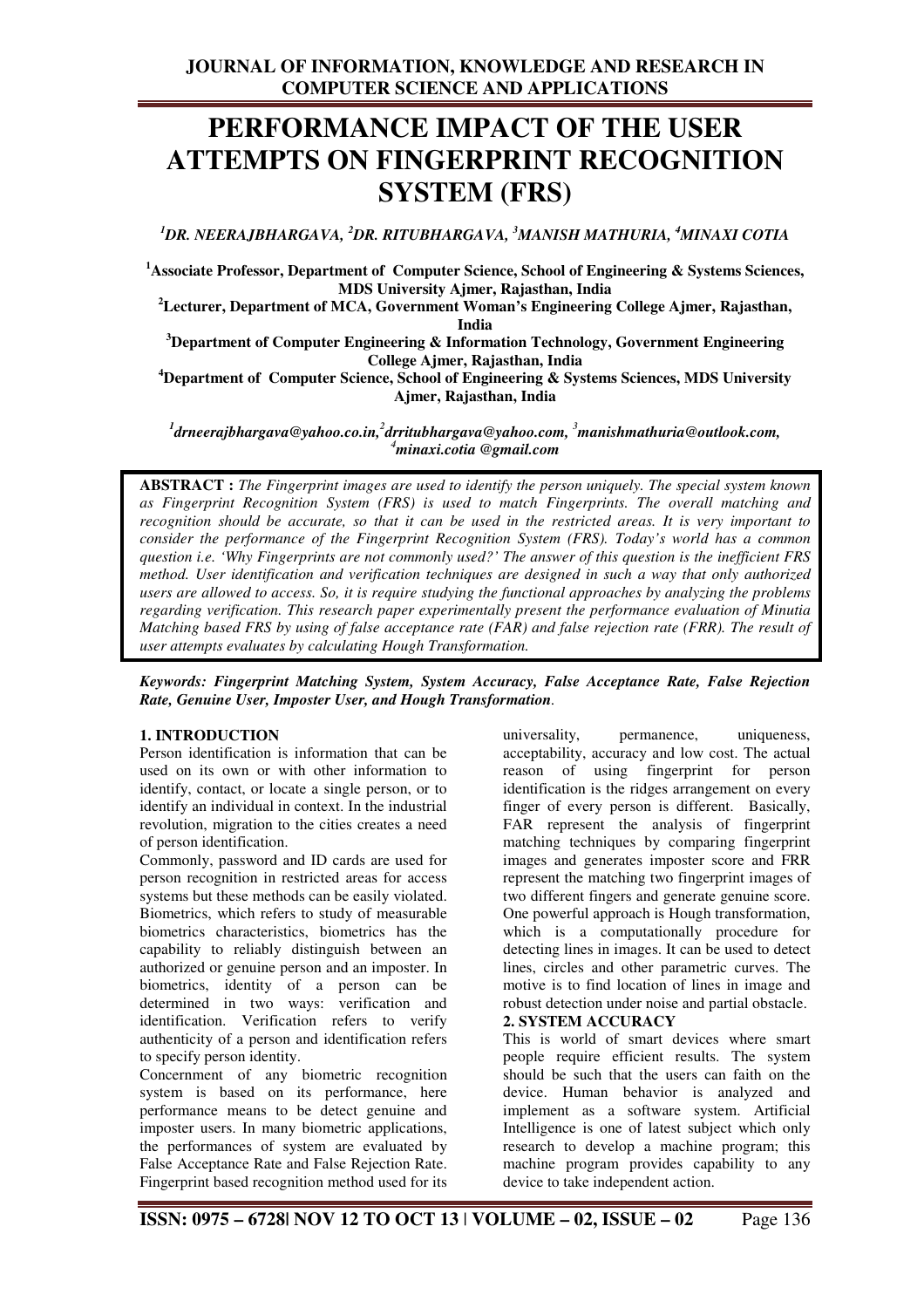Previously, most of the government department and computer systems are based on demographic data such as name, date-of-birth, address and other information derived from alphabets and number. For example, to search for a record, one would enter a name or id to operate data. The success of the system is dependent on the accuracy of the data which is entering Fingerprint recognition system is based on the data which is extracted from image. Success of the fingerprint matching depends on the image quality i.e. the correspondence between them. The latent fingerprint consists of fragmentary portion of single finger which exceed the problem to find out correspondence in the image record. The amount of information present in the image is usually affected with the background interference. Naturally, the better the latent image, the higher the chances of success. Inversely, the chance of missing identification is because of the image degraded by 75%. This percentage is calculated in research of Kenneth R. Moses titled as "Automated Fingerprint Identification System (AFIS)" [1].

## **3. FINGERPRINT MATCHING SYSTEM**

Fingerprint Matching is the basis of any Fingerprint Recognition System, which may of different type such as: Minutia-Matching, Pattern-Matching, and Correlation-Matching. In this research paper, minutia based matching is used to determine whether or not the fingerprint represented the same identity (user).



Fig.1 Fingerprint Matching System

In the minutiae based fingerprint matching algorithm examines input fingerprint image with the template or specimen fingerprint image stored in the database. The algorithm uses various standard preprocessing steps and it includes all the stages to extract the minutiae [2]. **4. PERFORMANCE ANALYSIS** 

In this paper the performance of fingerprint matching system is measured with the help of FAR and FRR. Sometimes fingerprint matching techniques erroneously accepted invalid fingerprints due to lacking of complicated matching policies and also sometimes fingerprint matching technique erroneously rejected valid fingerprint due to lacking of identification policies.

A perfect fingerprint matching technique requires the FAR (False Acceptance Rate) and FRR (False Rejection Rate) to be zero (0).

#### **4.1Image Quality**

Quality of an image is essential feature of fingerprint authentication system. Basically image quality refers as clarity. Image quality is a characteristic of an image that tends to exclude potentially image degrading obstacles such as noise, fog, blurriness and imperfect image. Parameters of image quality are:

*1) Geometric image accuracy—*geometric image accuracy is the ability of the scanner to keep relative distances between points on an object (e.g., two minutiae) the same relative distances apart in the output image.

*2) Modulation transfer function (MTF)—* Modulation transfer function is used to approximate the ability of the scanning device to capture both low-frequency (ridges themselves) and high-frequency (ridge edge details) information in a fingerprint at minimum standards.

*3) Signal-to-noise ratio—*Signal-to-noise ratio is the ability of the scanning device to digitize the information without introducing too much electronic noise (that is, with the pure white image parts appearing pure white and the totally black image parts appearing totally black).

*4) Gray-scale range of image data*—This Parameter is used to avoiding excessively lowcontrast images by ensuring that the image data are spread across a minimal number of shades of gray.

*5) Gray-scale linearity—*As the level of gray changes in a fingerprint capture, the digital image reflects a corresponding ratio of gray level across all shades of gray.

*6) Output gray-level uniformity—*It is the ability of the scanning device to create an image with a continuous gray scale across an area on the input image (tested using a special test image) that has a single gray level.

# **5. PERFORMANCE PARAMETERS**

For determine the performance of a fingerprint matching system we can consider two main parameters that is false acceptance rate (FAR) and false rejection rate (FRR).

*1) False Acceptance Rate (FAR):* 

The false acceptance rate (FAR) is a ratio of the probability that the fingerprint recognition system will decide to allow access to an imposter user.

Total number of imposter attempts Total number of accepted invalid fingerprin ts attempts  $FAR =$ 

*2) False Rejection Rate (FRR):*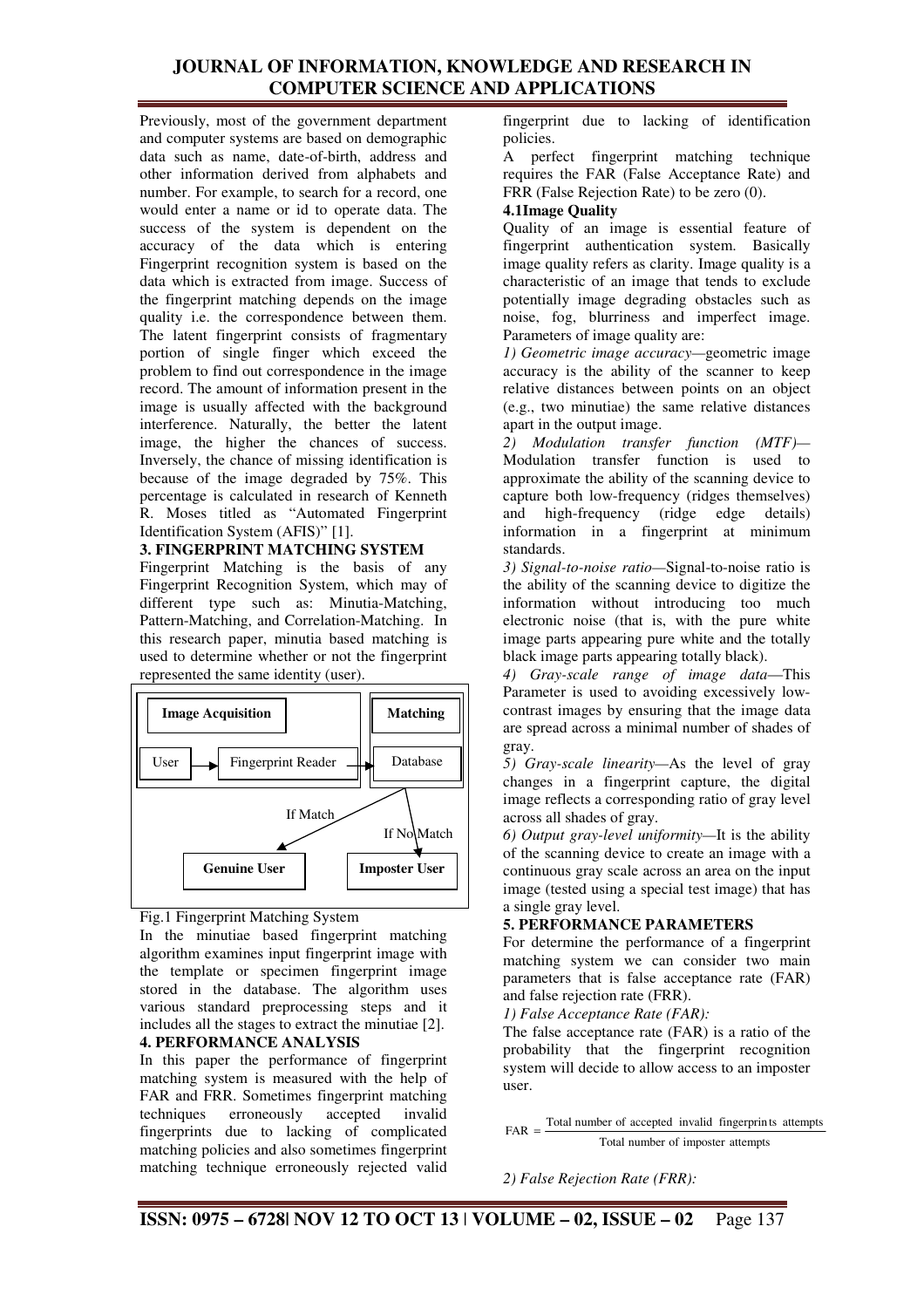The false rejection rate (FRR) is a ratio of the probability that the fingerprint recognition system denies access to an approved or genuine user. [3]

Total number of genuine attempts Total number of rejected valid fingerprin ts attempts FRR =

Here is another term called as Equal Error Rate (ERR). If false acceptance rate and false rejected rate are equal is known as equal error rate.

## *3) Genuine attempt:*

A "genuine" attempt is a valid attempt by a user to match his or her fingerprint which is stored as a template in the database.

#### *4) Impostor attempt:*

An "impostor" attempt is an invalid attempt by a person who is unknown to the system, and matches his or her fingerprint to the stored template.

#### *5) Hough Transformation:*

The Hough Transformation is used to detect straight lines present in any Digital Image and maps the line to a point. The equation  $R = cos \theta + sin \theta$  is used for mapping. The range of theta is -90 to +90 with the step of 10 degree. All the computed R is stored in a rectangular matrix T, known a Hough Transform matrix. Finally, plot all rows of the rectangular matrix against the same predefined theta variations of theta.

## **6. PREVIOUS WORK**

The fingerprint image recognition is a very old technique, since the concept of digital image based security came into existence. Many researches were based on development of new approach to recognize fingerprint from the images. However, some research was based on evaluation of fingerprint recognition method. This research paper includes the concept of some recent researches on evaluation of FRS. The research paper on "Performance Evaluation of Fingerprint Verification Systems" discusses about data collection and testing protocols, and includes a detailed analysis of the results [4].

Another reviewed paper on "A Review of Schemes for Fingerprint Image Quality Computation" presents how the fingerprint image quality affects the performance of Fingerprint Recognition System. The most important fact is to understand the requirement of most efficient and effective method to improve performance of Fingerprint based Verification System [5].

Anil K Jain had analyzed the performance of fingerprint verification system by user fingerprint verification habituation, combination of multiple fingers and combination of multiple impression of the same finger [6]. The latest research was based on

Fingerprint Recognition with identical twin fingerprint. They have investigated the ability of the fingerprint verification matcher to discriminate between identical twins [7]. Minutiae based fingerprint matching is most powerful and effective fingerprint matching process. Our previous paper is based on minutiae matching technique. Minutiae points are the unique points which are created by series of ridges and valleys in fingerprints. In minutiaebased techniques first of all find minutiae points, and then generate data matrix for fingerprint to get the position, orientation and types of minutiae.

As shown in fig.2 minutiae based fingerprint recognition consists of Binarization, thinning, minutiae extraction, minutiae matching and computing matching score. Due to matching unique points it is very difficult for imposter user to cheat the system. FRS easily detects Genuine and imposter using minutiae based fingerprint matching technique [8].



Fig.2 Minutiae Matching Algorithm

## **7. METHODOLOGY**

information.

1. Initially, we have two types of user one is genuine user and other one is imposter user. 2. In the first step, enroll one or more genuine fingerprint images into the database of the system with person name and other identity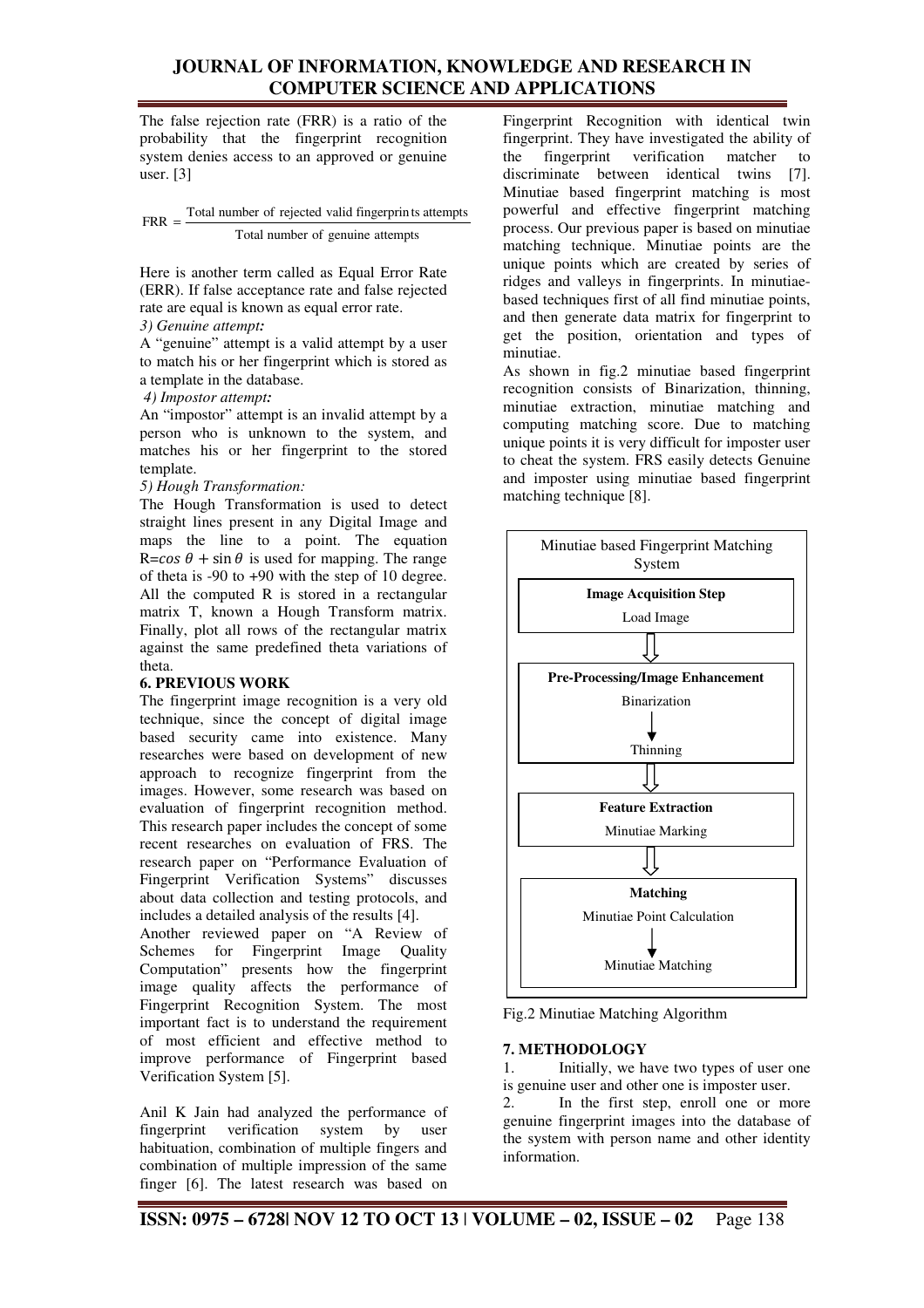3. Next step is the evaluation process of Fingerprint Recognition System (FRS). User A (Genuine user) and B (Imposter user) will individually try to login in the system. The following algorithm describes the further process.

#### *Algorithm:*

Input: Take Fingerprint images from fingerprint reader.

Output: Generate matching score of fingerprints and produce performance of fingerprint recognition system.

Step 1: Receive fingerprint images from fingerprint reader and image will supply to FRS as input.

Step 2: Apply basic preprocessing steps like Binarization and Thinning for image enhancement.

Step 3: Mark minutiae points (Ridges-end point and bifurcation point) and extract all the information about fingerprint image.

Step 4: Finally fingerprint matching Step occur. In this we have two conditions:

(a) First condition: where Imposter user will apply to the system, when the fingerprint isaccepted or not then the information is updated in FAR table.

(b) Second condition: where genuine user will apply, then if the fingerprint is rejected or accepted then information goes in FRR.



In the following result, User A and B i.e. a genuine and imposter user will apply to the FRS 4 times, separately. By obtain the values in the table, now, FAR and FRR can be calculated.



Fig.4. Image stored in the database of the user.

Fig.4. shows the fingerprint image which is initially stored in the database of the genuine user.



Fig.5. Genuine User Attempts

Fig.3 FRS Evaluation

#### **8. RESULT**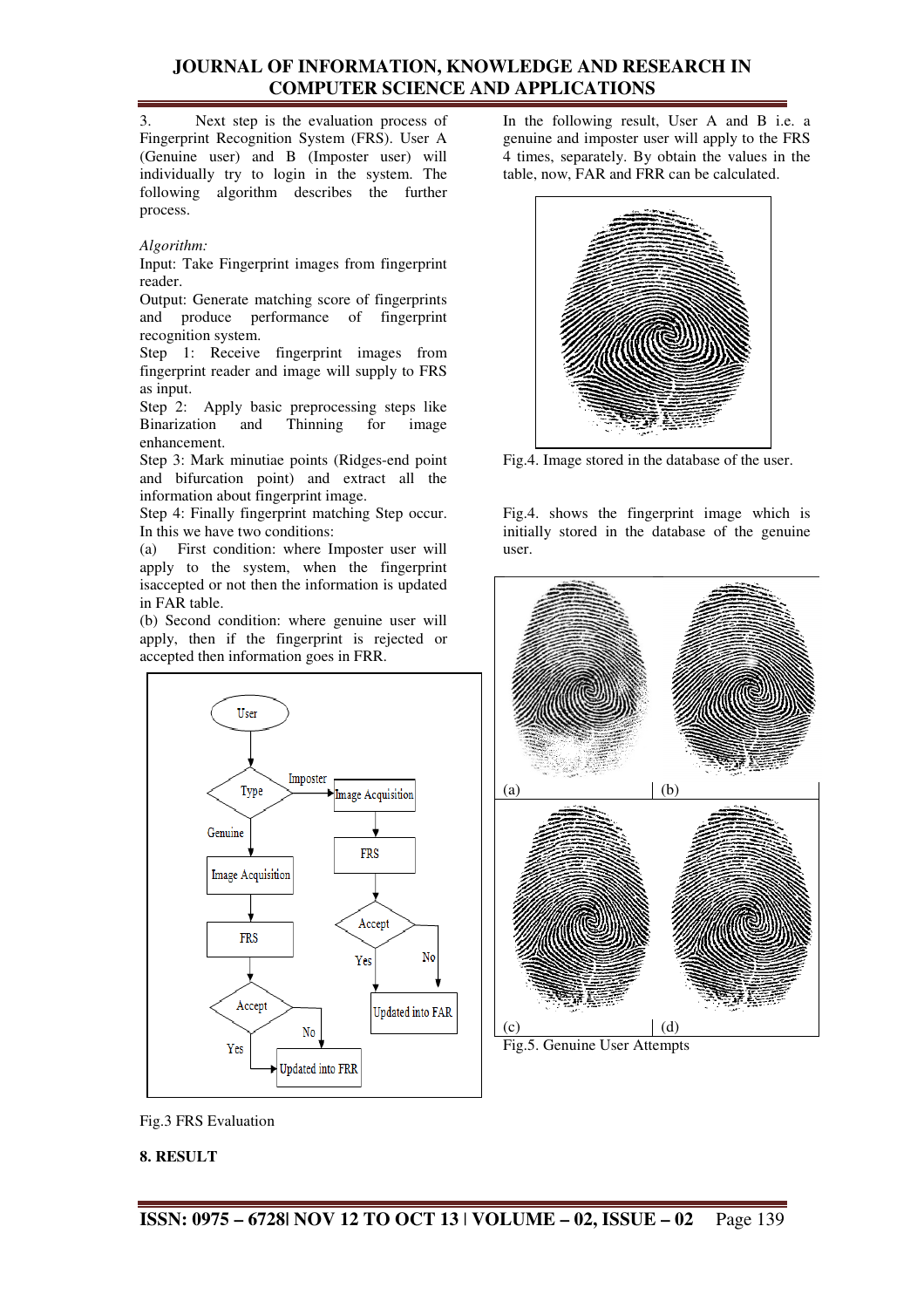

Fig.6. Imposter User Attempts

In the above result Fig.4 shows the total attempts of the genuine user (user A), in which attempts (a) and (b) are rejected due to improper fingerprint capture, sweat respectively and attempts (c) and (d) are accepted.

Fig.5 shows the total attempts of the imposter user (user B), which is trying to become valid user. In this all the attempts are rejected in fingerprint recognition system. This shows that our fingerprint recognition system cannot accept any kind of imposter activities.

The advantage of using Hough transformation is it's conceptually simple and implemented easily. Generalized Hough Transform can be used where a simple analytic description of feature is not possible. Results of Hough Transformation for user attempts:







Fig.8. Hough Transformation result for Genuine User

Figures .8 demonstrate the Hough transformation result of all genuine user attempts. These figures show different color combinations and variations of genuine user attempts with slight changes.



Fig.9. Hough Transformation result for Imposter User

Figure.9 displays totally different Hough transformation graph of imposter user in comparison of genuine user.

The Hough Transform is used for image analysis. This technique finds the imperfect instances of the object. By using Hough Transform, one can easily detect the changes between stored fingerprint and the applied fingerprint image. As the output of the Hough Transform the graphs are plotted between the